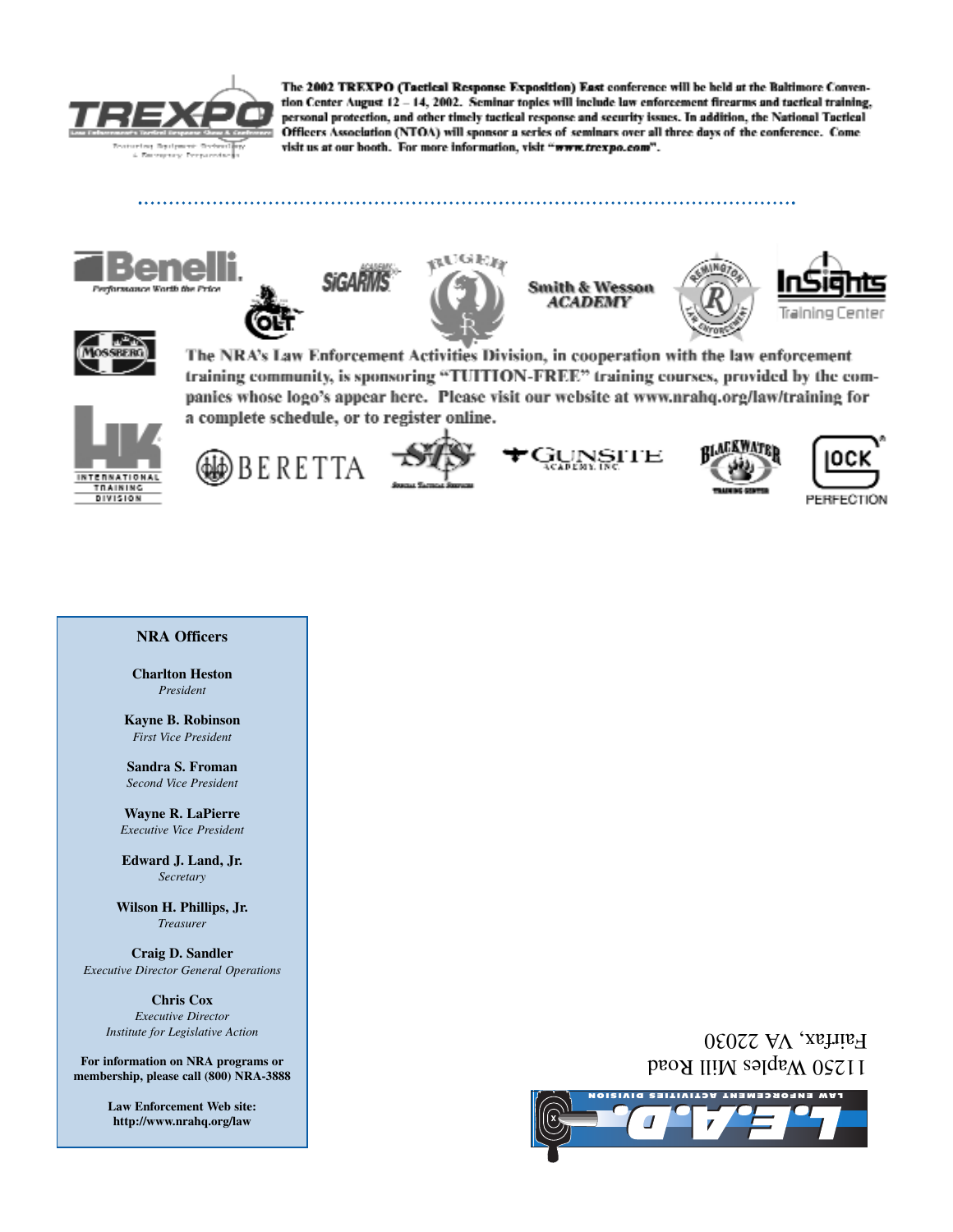

# NRA Law Enforcement Officer of the Year

Agent Clay B. Tippit, U.S. Border Patrol, stationed in Marfa, Texas, has been selected as the National Rifle Association's Law Enforcement Officer of the Year for 2001. Agent Tippit, a 16 year veteran of the Border Patrol, flies fixed-wing aircraft and helicopters to patrol the Rio Grande River between Sierra Blanca and Sanderson, Texas. In addition, he is the 2001 NRA National Police Shooting Champion and the current championship record holder.

Agent Tippit's selection was based on his contributions to his community, his frequent actions to aid persons in need, and his influence on training and individual proficiency with firearms among his fellow Border Patrol members.

In particular, the recommendation to honor Agent Tippit cites his actions, when he directed operations to rescue a rancher, Ted Harper, who had suffered serious injuries after falling from his horse. The area in which the rancher had fallen was rugged, isolated, and generally inaccessible except by horseback or helicopter.

Agent Tippit flew his aircraft to the area, and then, at considerable personal risk due to the hazardous terrain, landed and provided first aid to Harper. Lacking a suitable means to transport Harper, Agent Tippit directed a second aircraft to the site and to a safe landing.

Due largely to Agent Tippit's prompt and highly professional response, Harper was treated and released after only a few days' hospitalization.

Agent Tippit's contributions to Border Patrol marksmanship need little introduc-



Agent Clay B. Tippit, of the U.S. Border Patrol. Winner of this year's NRA Law Enforcement Officer of the Year.

tion. In a law enforcement agency with a tradition of individual firearm expertise, Agent Tippit is a standout. He is a twotime NRA National Police Shooting Champion (1997 and 2001). He also has won, at various times, the Stock Semi-Auto Championship, the Service Pistol Aggregate, the Semi-Auto Distinguished Match, and the President's Match. In 2001, he won his fourth consecutive victory in the NRA Special Aggregate for the Bill Jordan Commemorative National Border Patrol Trophy.

In his off-duty hours, Agent Tippit consistently demonstrates the public spirit that is a Border Patrol hallmark. He works closely with the youth in the Fort Davis area, teaching respect for firearms, firearm safety and marksmanship. He also serves as the area leader for the shooting sports for the Fort Davis 4-H. He is currently a certified Texas Concealed Handgun Instructor and a Texas Hunter Education Instructor.

Agent Tippit's personal initiative, persistence, and sense of purpose are truly demonstrated in his pursuit of excellence in his official duties, in his continuing efforts to mold the lives of young people in his area, and in his projection of a positive image for the shooting sports. As a role model for local youth and for other competitive shooters, he has had a significant impact on the shooting sports and on the image of America's law enforcement community. Agent Tippit is a proud representative of all the best traditions of his profession.

Ron Kirkland, Director, NRA Law Enforcement Activities Division, stated that "Agent Tippit is an asset to his country and exemplifies all of the finest qualities of professional law enforcement. NRA is honored to recognize him as our Law Enforcement Officer of the Year."

The NRA Law Enforcement Officer of the Year Award was established in 1993, and recognizes exceptional valor, public service, and dedication to the principles of our Constitutional heritage. Nominations for the 2002 NRA Law Enforcement Officer of the Year Award are being accepted now. All nominations must be submitted on the official form and be postmarked by September 1, 2002. Nominations may be submitted by the nominee's agency head or by an NRA member, and must be endorsed by an NRA Life Member.

For more information, contact Emma Bailiff by mail at the National Rifle Association, Law Enforcement Activities Division, 11250 Waples Mill Road, Fairfax, VA 22030, or call her at (703) 267-1649. You may also contact the Law Enforcement Activities Division by email at *lead@nrahq.org*.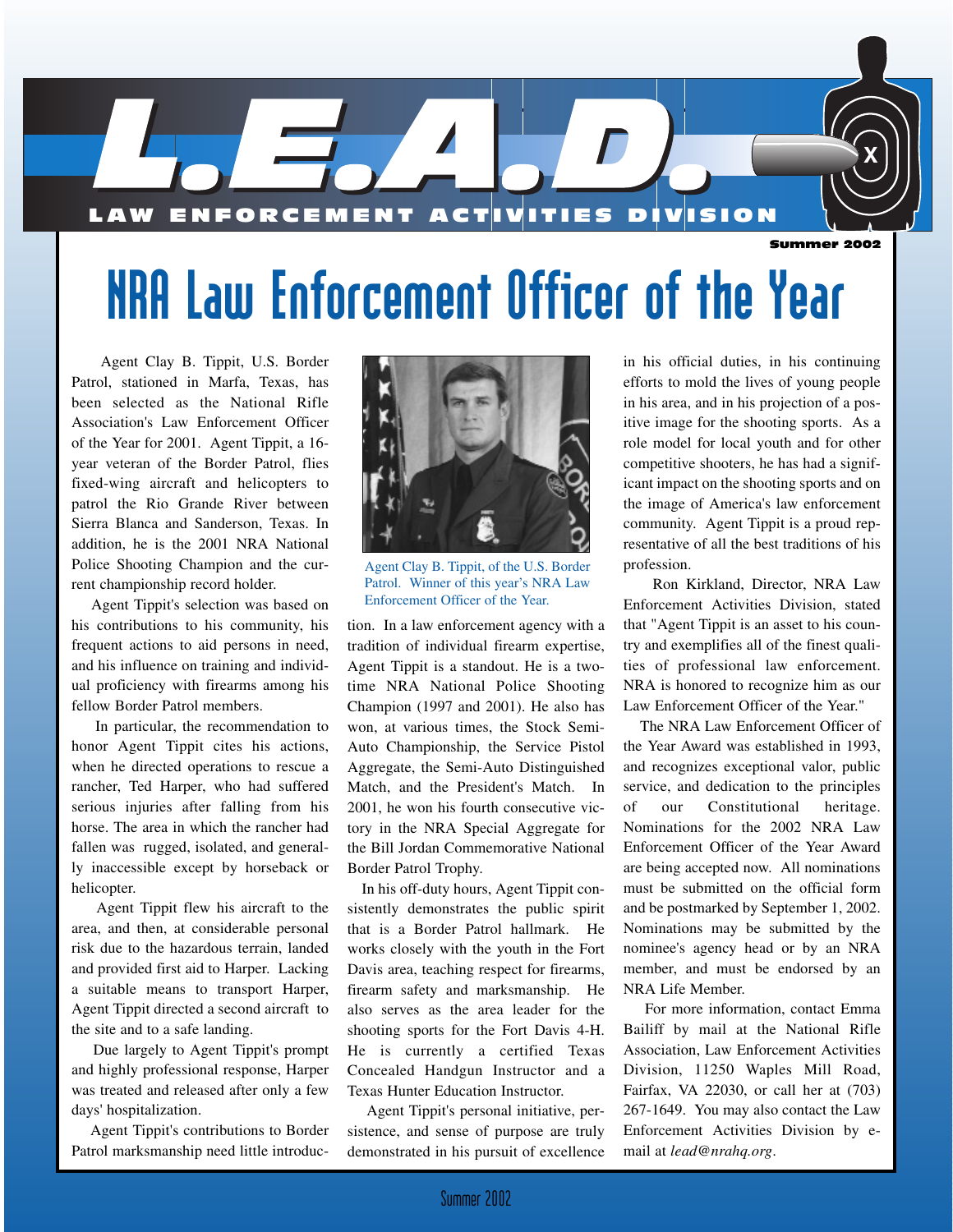## DAVIDSON'S ENDOWS NRA NATIONAL POLICE SHOOTING CHAMPIONSHIPS

Davidson's Supply Company of Prescott, Arizona has pledged a gift of \$100,000 to establish the Davidson's Law Enforcement Endowment of The NRA Foundation. The new endowment will be

used to help permanently fund the NRA's National Police Shooting Championships (NPSC). The NPSC is conducted as an integral part of NRA's Law Enforcement Training Program for America's law enforcement agencies.

Davidson's is one of the largest and progressive firearms wholesalers in America. Founded in the midst of the Great Depression in 1932, they have evolved to a national leadership position in the firearms industry. Living up to their reputation as an innovative leader, their commitment is the largest single gift thus far to The NRA Foundation's Law Enforcement Endowment. "Davidson's is very excited about our new partnership with NRA Law Enforcement in the establishment of a new endowment for the National Police

Shooting Championships. We view this as an excellent opportunity to show Davidson's support for the commitment and dedication towards excellence shown by our country's law enforcement personnel," stated Bryan Tucker, Davidson's President and CEO. The NPSC is an annual premier training event which serves as a testament to the hard work and effort that officers put forth to enhance their police combat proficiency in order to better serve and protect their communities. Officers from across the nation and world train year-round for the championships and use it as an indicator of their skill level. This year's championship will be held September 23-27 at the Jackson,

Endowments NRA Foundation; Brian Tucker, that this critical training program will President & CEO of Davidson's; Craig D. Sandler, always be available to our nations law Executive Director NRA General Operations.

Mississippi Police Firing Range where over 500 law enforcement officers are expected to compete in the five day event.

In an effort to further serve the law enforcement community,

Davidson's will offer special firearms discounts and promotional offers to students attending our law enforcement instructor schools. These offers will also be extended to all current certified law enforcement instructors as well. New officers attending our training will have the information provided to them on the first day of school. Previously certified officers will receive information with their renewal information.

"We greatly appreciate Davidson's leadership in helping to permanently endow NRA's Championships. Their partnership From L. to R.; H. Wayne Sheets, Director with The NRA Foundation further assures enforcement agencies," stated NRA Executive Vice President, Wayne LaPierre.

> Further information on the 2002 NRA Police Shooting Championships can be acquired at www.nrahq.org/law or by calling P. Zollman, NRA Manager Police Competitions at 703-267-1632. Information on Davidson's can be acquired through their Website: www.GalleryofGuns.com or officers and agencies can call Richard Norman, Vice President or John Werkhoven, Law Enforcement

Specialist at 1-800-367-5855.



## OSHA Regulations and Exposure to Lead on Shooting Ranges

### Jack J. Giordano **(Part One of a Series)**

#### INTRODUCTION

The OSHA Lead Standard, 29CFR1910.1025, applies to all industry. It is important to note that the federal regulation does not specifically mention exposures on shooting ranges. However, the National Institute for Occupational Safety and Health (NIOSH) has published information specifically dealing with lead exposure and related health issues on shooting ranges. It is also important to note that some states, including New Jersey, have regulations and engineering requirements regarding shooting ranges used by public employees. The New Jersey Department of Labor, Public Employee Occupational Safety & Health (PEOSH) Unit, has basically adopted recommendations published by NIOSH.

#### SOURCES OF LEAD CONTAMINATION

Lead contamination on indoor and outdoor shooting ranges

occurs for various reasons. The cartridge **primer** causes one source of contamination. The primer contains approximately 25 to 30 milligrams of material of which approximately 35% is lead styphnate and lead peroxide. When the projectile leaves the barrel of the firearm, a percentage of the lead compounds contained in the primer become airborne as gas and particulate.

When a bullet is fired, partial **vaporization** of the base of the bullet also occurs. The intense heat (2000° F) built up within the cartridge case and firearm during the firing sequence causes the base of the projectile to vaporize. This vapor enters the atmosphere almost immediately after the cartridge is fired.

**Friction** between the bore of the firearm and the fired projectile also causes **vaporization** and **microscopic fragmentation** which enters the atmosphere as gas and particulate.

The **pressure buildup** within the firearm of approximately 18,000 to 20,000 pounds per square inch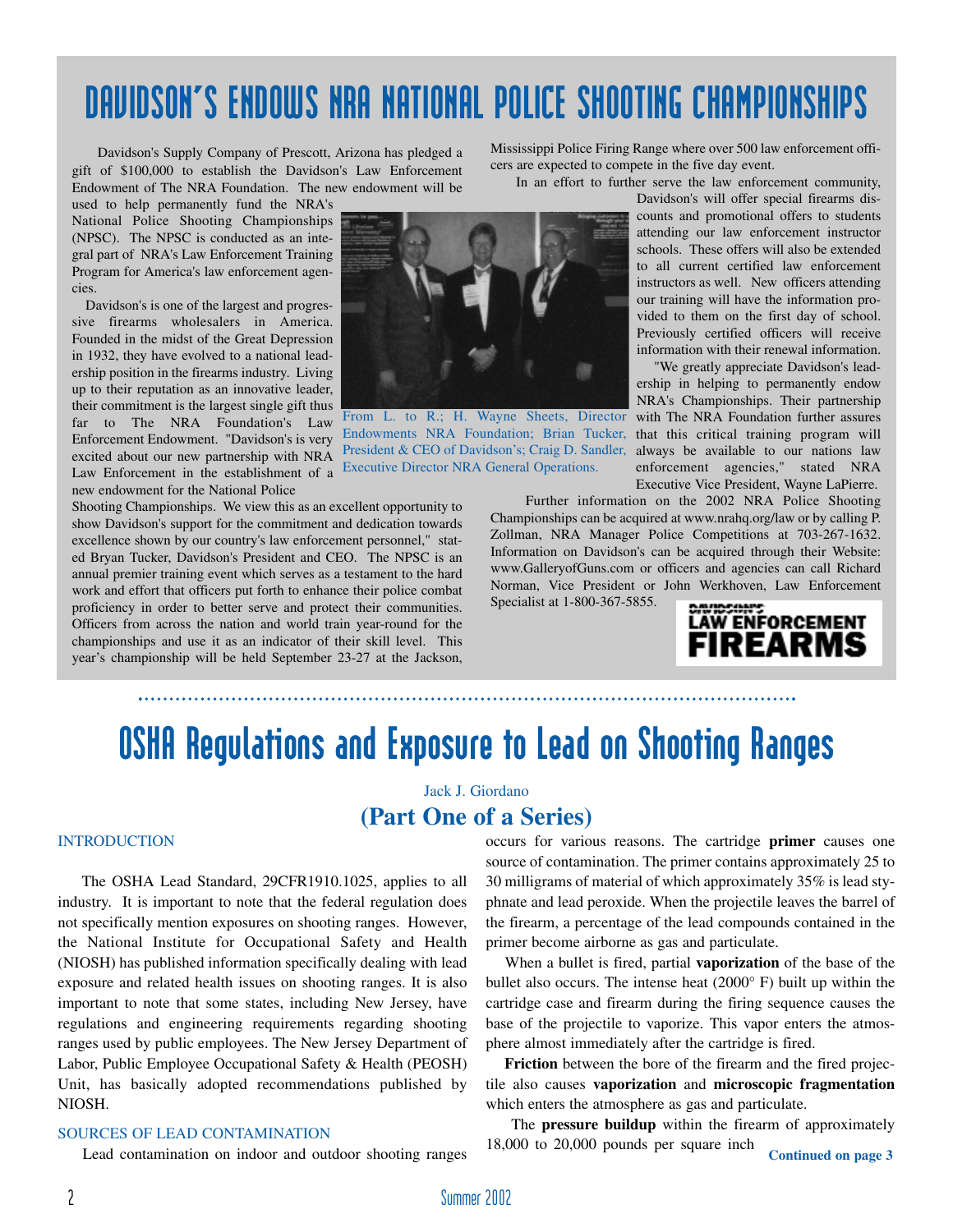also causes lead particles to be blown out the sides of the firearm. Cylinder and barrel misalignments (in revolvers) and gaps from wear and manufacturing tolerances also cause projectile fragmentation.

Another source of lead contamination is caused when the **projectile hits the backstop**. Most ranges in use today have been in use for many years. The backstops on these older ranges use smash plate technology. Outdoor ranges generally use earth backstops. These types of backstops tend to cause significant projectile fragmentation. As technology progresses in the area of shooting ranges, we do see several backstop designs being offered today that are designed to minimize or eliminate projectile fragmentation.

On typical indoor and outdoor ranges, projectile fragmentation at the backstop normally does not cause concern due to the distance of the shooter from the backstop during shooting activities. However, on law enforcement ranges where training requires that shooters and instructors remain very close to the backstop during shooting activities, it is a significant concern.

#### OVEREXPOSURE CONDITIONS

There are two types of overexposure conditions to lead contaminants: **chronic overexposure** and **acute overexposure**.

**Chronic overexposure** is the slow, continual absorption of lead over a long period of time. This condition is the type of overexposure which we generally see in the shooting industry.

**Acute overexposure** is the absorption of very large quantities of lead contaminants over

a short period of time. This condition does not normally occur in the shooting range environment.

#### HOW LEAD CONTAMINANTS ENTER THE BODY

Lead enters the body in two ways: **inhalation** and **ingestion**. As discussed, lead contaminants enter the atmosphere during the firing of firearms. When we breathe in these areas of contamination, lead gases and lead particulates can enter the body through the lungs.

Another way that lead contaminants can enter the body is through ingestion. Lead particulate can settle on the top of a cup of coffee, or on top of a pack of cigarettes in a breast pocket, or just on your hands which might then touch your mouth. All of these situations can cause lead to be transferred through ingestion.

The type of lead which we are exposed to in the shooting range industry cannot be absorbed through the skin.

#### ASSOCIATED HEALTH RISKS

Lead adversely affects numerous body systems and causes forms of health impairment and disease that arise after periods of exposure as short as days (acute exposure) or as long as several years (chronic exposure).

Long term (chronic) overexposure to lead may result in severe damage to the blood-forming, nervous, urinary, and reproductive systems. Common symptoms may include:

| Loss of appetite                      | Weakness                          |
|---------------------------------------|-----------------------------------|
| Pallor                                | Nervous irritability              |
| Constipation                          | Hyperactivity                     |
| Excessive tiredness                   | Muscle or joint pain and soreness |
| Headache                              | Anxiety                           |
| Fine tremors                          | Insomnia                          |
| Abdominal pain                        | <b>Numbness</b>                   |
| Metallic taste in the mouth Dizziness |                                   |

Damage to the central nervous system in general, and the brain in particular, is one of the severe forms of lead poisoning.

According to OSHA, chronic overexposure to lead also signif-

icantly impairs the reproductive systems of both men and women. Lead can alter the structure of sperm cells, raising the risk of birth defects, and there is evidence of miscarriage and stillbirth in women exposed to lead or whose husbands have been exposed to lead. Children born of parents who have been overexposed to lead are more likely to have birth defects, mental retardation, and behavioral disorders, or to die during the first five years of childhood.

*(Author's note: The above information on chronic overexposure to lead was supplied by OSHA and is, in my opinion, very suspect.*

*I have no doubt that overexposure can cause reproductive problems as stated. However, I am very curious as to the reason for the increase in mental retardation, behavioral disorders, and the fact that children whose parents are exposed are more likely to die during the first five years of childhood. Is it due to the parents' overexposure and reproductive damage, or is it a case of lead particulate being transferred from the work environment to the home, thereby causing children to become overexposed?)*

You can see that overexposure to lead can cause very serious health problems.

#### TO BE CONTINUED

*In the next issue, I will be reviewing the OSHA LEAD STAN-DARD, and also discussing how it applies to individuals working on a shooting range. In the third and final installment of this article, I will discuss how we, as range workers, can minimize our exposure levels.*



Firing close to the backstop like the situation shown above can cause higher exposure to lead for the shooter and other participants.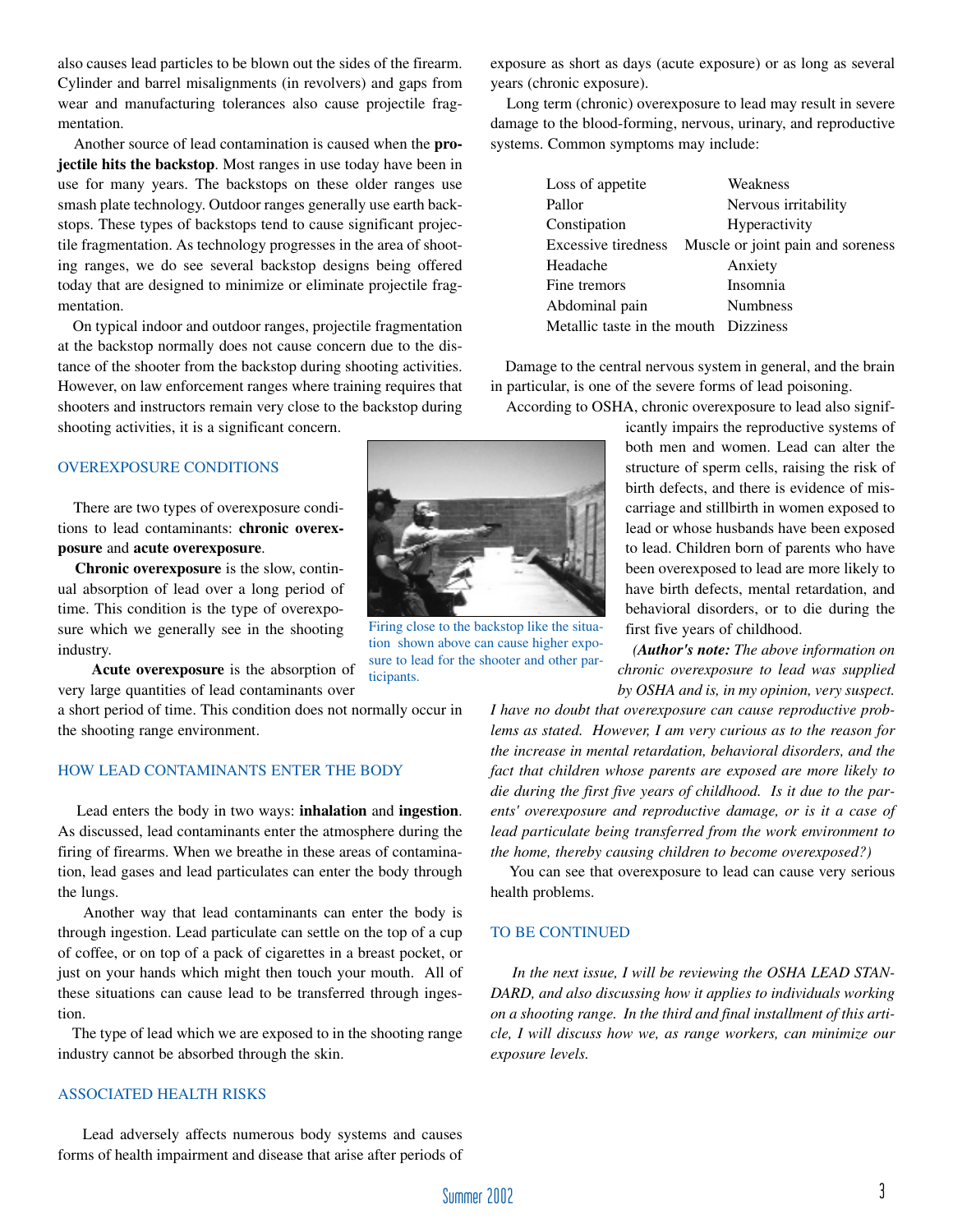## Vision and Shooting

It is important to remember that the sympathetic nervous system can exert its neural messengers either in a focal manner through secretion of noradrenalin or norepinephrine at local end organs (as is the case at the ciliary muscle of the eye's focusing system), or through releasing noradrenalin or norepinephrine directly into the bloodstream to prepare the body for combat.

It is worthwhile to note that during the BAR there are a series of other biochemical and hormonal changes that are activated throughout the body. One example is that the adrenal glands secrete a group of hormones called *glucocorticoids*.

*Cortisol* is the most prevalent of these hor-

mones. Cortisol increases blood sugar levels to contribute energy for muscle

function. Research has also correlated decreased learning and decreased memory function, as well as attention anomalies, with increased cortisol levels in the body. These changes in response to cortisol levels increasing during the BAR help explain, in part, why visual memory and visual attention is narrowed during the BAR.

These types of physiological changes that accompany the BAR begin to explain the perceptual changes called *tunnel vision* and *perceptual narrowing*. Humans have an innate tendency to narrow attention upon a threat during extreme stress. It can be argued that learning how to expand peripheral awareness of space can minimize the effects of tunnel vision during the BAR. Other strategies to overcome the tunneling effects of perceptual narrowing will be outlined in the visual training section of this article.

From a behavioral perspective, Dr. A. M. Skeffington (the father of behavioral optometry) theorized that during stress, the human ability to center on a task and identify and maintain meaningful awareness on a specific target is severely hampered. *The Body Alarm Reaction (BAR)* type of stress causes a decline in your ability to derive meaning from your visual memory image due to a perceptual narrowing that accompanies the breakdown of optimal human performance. Skeffington's theory, postulated in the 1940s, has gained strength and understanding during the last half century because much current neurological and psychological research has proven the bulk of his intuitive understanding of human responses to stress.

#### Edward C. Godnig, O.D., FCOVD

Other behavioral and performance changes have been reported to be associated with perceptual narrowing. The theory of *perceptual narrowing* suggests that as the level of demand increases on a central, straight-ahead target, there will be a corresponding decrease in the visual area surrounding the central area from which peripheral information can be extracted.

Increased arousal causes increased narrowing of the attentional focus, with a progressive elimination of input from the more peripheral aspects of the visual field.

Another way of viewing tunnel vision is that as stress increases, there is a reduction of cues used to regulate performance. When stress levnature of how visual information travels from the retina to the brain. One pathway *(M-pathway)* is more sensitive to coarse visual forms and images that move quickly. The other pathway *(P-pathway)* is more sensitive to fine spatial details of forms that are stationary or move at very slow rates.

It appears that the P-pathway processes visual information that is dominated by central, detailed labeling of information, whereas the M-pathway processes information dominated by peripheral vision awareness of movement, orientation, and location of visual images.

It may be that these pathways work in a synchronous manner to efficiently process visual

## Humans have an innate tendency to narrow attention upon a threat during extreme stress.

els are further increased, there is a further restriction in the range of visual cues used to sample visual space. Under stress, the useful field of view shrinks, and the amount of processing of visual information is narrowed.

A summary of behavioral changes that are associated with high levels of stress, such as those seen during the BAR, include:

- \* Narrowing of attention span and range of perceived alternatives.
- \* Reduction in problem-solving capabilities.
- \* Oversight of long-term consequences.
- \* Inefficiency in information search strategies.
- \* Difficulties in maintaining attention to fine detail discrimination.

\* With intense fear, a temporary loss of fine visual-motor coordination (such as eyehand coordination).

With the possibility of some of the abovementioned changes affecting shooters during high stress encounters, it follows that a person involved in a combat situation may have difficulty accurately recording and remembering all the details of an encounter.

During the active stages of the BAR, it may be quite difficult to recall with high accuracy and detail the events that have just occurred during a shooting exchange. However, once the high stress has been relieved and a shooter returns to a state of more controlled relaxation, there may be recall of more visual images related to a specific previous combat situation.

Contemporary visual research describes a parallel, dual-processing visual system that is useful in further understanding the complex

information. Under high stress, there seems to be an imbalance between the P- and M-pathways such that one pathway overrides the other. *Tunnel vision* appears to be related to P-pathway dominance and M-pathway inhibition during the BAR.

There are certain visual attributes relating to object visibility that can help shooters better understand why certain targets are easier to see than other targets.

For example, the size of a target is related to visibility because relatively larger image sizes have the potential to stimulate more retinal cells, resulting in more information being sent to the visual areas of the brain for processing. The chances of a more accurate visual interpretation of the details of the target of interest are thereby increased.

Contrast of a target is a critical variable directly related to ease of visibility. Contrast corresponds to the ability to discriminate a dark visual image from a lighter visual image within a total visual surround. In general terms, *contrast is the relationship between the lighting intensity of two adjacent areas*. A dark target approaching black (having no reflected light) is most easily seen next to a white (reflecting all light) background. Shades of gray that have similar light reflective intensities are most difficult to visually discriminate and separate because the contrast values are most similar. Shading differences, reflective light patterns, and texture gradients are learned behaviors that improve a shooter's ability to recognize contrast.

*Colors* of objects have a direct influence **Continued on page 6**

## Part 2: Continued from the spring issue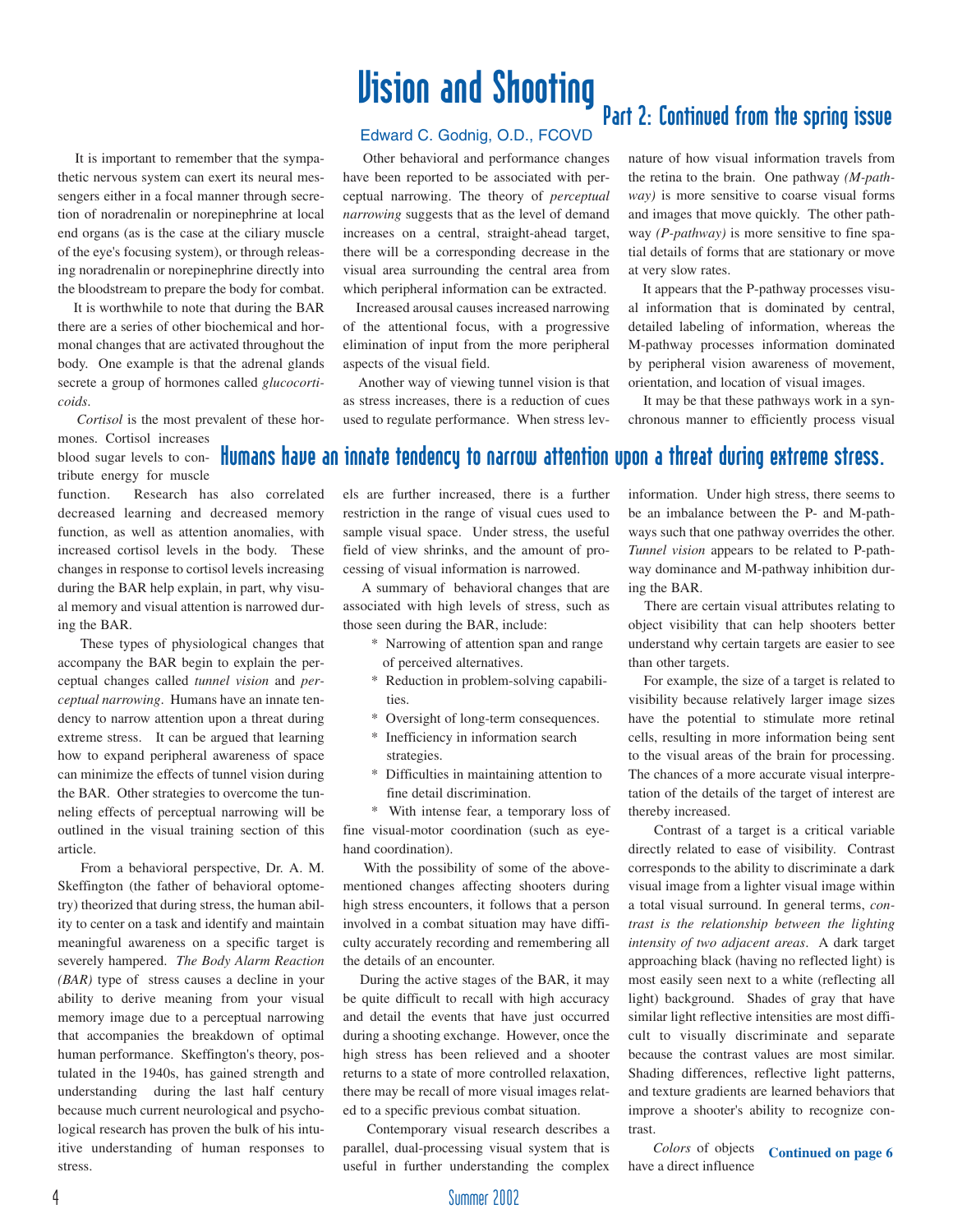





## 41st Annual National Police Shooting Championships September 23-27, 2002 - Jackson, Mississippi

**The National Rifle Association proudly sponsors this premier training event, which serves as a testament to the hard work and effort that officers put forth year-round to enhance their police combat proficiency in order to better serve and protect their communities. Officers from across the country and the world train year-round for the NPSC matches and use it as an accurate indicator of their skill level while practicing the safe use and handling of firearms.**

## Over \$200,000 in prizes to be awarded, including over 100 Firearms!

**Officers, both public and private - novice to experienced - will compete for honors in both individual and team challenges. The NPSC is strongly supported with donated merchandise from the shooting sports industry. This merchandise is awarded to officers competing at all levels of expertise.**

## Does Your Pistol Team Need Financial Support?

**NRA has grants available to assist you in obtaining funding for your pistol team to travel to and compete at the annual NPSC. Funding could include travel expenses, food, housing and entry fees. Grants are also available to those interested in hosting Police Pistol Combat Tournaments. Contact our office to receive a Grant Packet.**

#### New Shooters

**All first-time NPSC competitors or those that haven't competed in the last three (3) years will be automatically included in several gun drawings including two custom PPC semi-automatic pistols built by Jerry Keefer and Alan Tanaka. See the NPSC program for details!**

### Bring a Partner Program

**This is an incentive program to increase participation. If you were at the 2001 NPSC and you bring a competitor to the 2002 NPSC, both you and the new shooter will be included in a drawing sponsored by Heckler & Koch for their new USP40 Compact LEM semi-automatic pistol. You'll also get to shoot one of the service matches for free!!! See the NPSC program for details.**

## Complimentary Dinners

**A number of complimentary dinners will be held in conjunction with the 2002 NPSC. The dinners are being hosted by: Armor Holdings, Beretta U.S.A., Blackwater Training Center, Davidson's, Safariland, NRA's Community Service Programs Division and the Jackson Police Department. See the NPSC program for details.**

## X-Team Challenge

**Due to popular demand, the X-Team Challenge will be repeated at the 2002 NPSC and is again sponsored by Springfield Armory. This is a 2-man team competition where all teams will be the equivalent of an Expert rating. Team selection will be done by computer and the top three (3) teams will receive firearms from Springfield Armory.**

### Industry-Sponsored Side Events

**These are events where your firearm and magazines (except for the SigArms Match...See the Match Program for details) will be issued to you on the firing line. Competitors must provide their own holsters and ammunition. See the NPSC program for details on equipment and course of fire. Three side events are scheduled this year sponsored by FNH, Glock and SigArms.**

## New Semi-Automatic Pistol Classification

**Officers planning to compete at the 2002 NPSC are encouraged to obtain their classification rating with the semi-automatic pistol. The Individual Championship is an aggregate of both the Revolver and Semi-Automatic Pistol 1500's. If you don't have a semi-automatic pistol classification you'll have to shoot Unclassified - High Master! Contact our office for clarification or additional information.**

### Find Out More Today!

**For additional information and/or the 2002 Match Program call Patty at (703) 267-1632 or e-mail at pzollman@nrahq.org. You may also write to NRA Law Enforcement Activities Division, 11250 Waples Mill Road, Fairfax, VA 22030. For the latest updates please visit our Web site at www.nrahq.org/law/competitions/npsc/npsc.asp.** 

## **DON'T LET YOUR DEPARTMENT GO UNREPRESENTED!**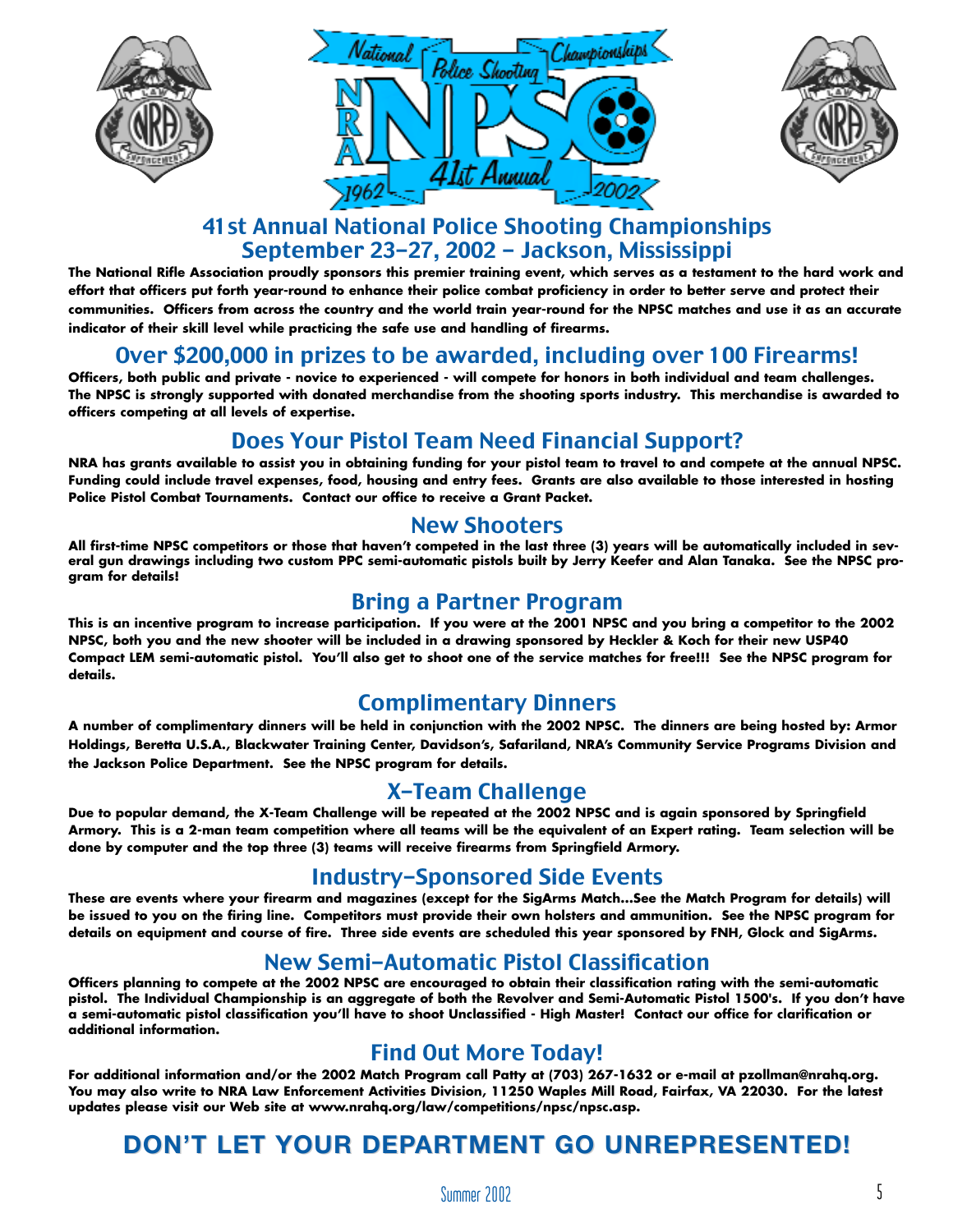on visibility in daylight (photopic) conditions. In low light (scotopic) conditions, color has no influence on the visibility of a target because rod cell physiology operates during scotopic conditions, and rod cells do not have color discrimination ability. The colors *white* and *yellow* have the highest visibility potential, followed by *orange*, *red*, *green*, and *blue*. Since white reflects all wavelengths of light visible to the human eye, white is highly visible during daylight conditions.

Another visual attribute related to color and contrast is the *brightness* (luminance) of a target. When light falls upon a target, it is absorbed or reflected. The light reflected by a target is what the eye senses if the light is of sufficient intensity to stimulate the cones and rods. Materials that reflect or radiate the highest amount of light are most easily seen by the human visual system. Brightness is a shooter's subjective appreciation of the intensity of light entering the eye. However, glare (an excessive amount of light that serves no purpose) can be counterproductive to ease of visibility.

*Movement* of a target improves the ability to detect a figure from its surroundings. However, as the speed of a target increases, the ability to distinguish details of the target decreases. It follows that once you fixate upon a target, the chances of engaging and discerning details of the target with precise eye-hand-mind coordination improves as the target speed slows towards becoming stationary.

*Fixation control* is the ability to maintain steady and accurate eye position upon a stationary target. Many visual factors influence improved fixation control, such as high contrast of the target, color and size of the target, and flexible eye focusing skills.

Fixation control begins to deteriorate after a few seconds of steady fixation because the eye has an innate tendency to continually scan and move to change retinal areas of stimulation. Also, the ability to follow a moving target *(pursuit movements)* uses other neurological controls than does fixation control. Pursuit movements, as well as fixation control, improve as the quality of the target's contrast and brightness increases.

The following visual skills are important for shooter speed and accuracy of aim:

**Visual acuity:** Both static visual acuity (discerning detail of a stationary target) and dynamic visual acuity (discerning detail of a moving target) are important to a marksman. Good dynamic acuity will enhance a shooter's visual reaction time and eye tracking abilities.

\* **Peripheral vision:** Skillful shooters have reported a visual ability of maintaining an awareness of a central target while simultane-

ously maintaining a vast amount of peripheral visual awareness. A fully functioning visual system is capable of responding to objects located within a total visual field (which for each eye is approximately 40 degrees up, 60 degrees toward the nose, 70 degrees down and 90 degrees towards the temple measured from a central point of fixation). It is critical that shooters are aware of what is beyond and around the target to insure safety, and peripheral vision awareness is crucial to achieve this task.

\* **Depth perception:** An essential skill for the shooter who needs to judge relative distances between targets.

\* **Eye motility:** Eye tracking abilities are crucial to maintain accurate detail and awareness of any moving target. This skill is highly critical if a marksman needs to shoot a moving target.

\* **Eye-hand-body-mind coordination:** A necessary set of visual coordinated abilities that are used in developing precise trigger control while maintaining precise aim on target.

Visualization: The ability to use your mind's-eye to create a mental visual picture when direct view of a target may not be possible. This highly developed visual skill is useful to anticipate where a target or adversary is most likely to be located during episodes of lack of direct vision.

**Speed of recognition time:** Extremely important when a target may be only visible for a brief moment in time. The ability to accurately recognize as much of a target as possible in as little as 0.01 seconds can be critical in deciding to shoot, or not shoot, a target.

**Eye focusing flexibility:** This ability plays an extremely important part in a shooter's ability to quickly adjust focus upon targets that are located in different distances in space. The speed and flexibility of quickly changing eye focus from one point in space to another point in space has a direct influence on maintaining clear, single binocular vision while in a shooting competition or in combat.

**Color perception:** May prove to be a useful skill when confronted with the need to engage targets of specific coloring.

Fixation ability: Necessary to establish *sight picture* awareness and consistency.

**Visual memory:** Used to embed the learning elements of training in order to help skills reach the point of automaticity. Training to the point of automaticity implies that the speed of processing and performing a set of skills is fast, that there is a relative lack of effort to perform a skill, and that the skill is autonomous such that it may be initiated and run completely on its own without an active voluntary conscious

thought process. The automaticity realization of shooting skills is useful in avoiding visual perceptual overload that can result in confusion in target recognition.

\* *Central-peripheral awareness:* The ability to have awareness of central details of a target and simultaneously be aware of the visual space surrounding the target (the peripheral space around the target). This skill helps a shooter avoid getting locked into tunnel vision for extended periods of time.

What is exciting to report to shooters about the above-mentioned visual skills is that almost all of these skills (except for color vision) have a *learned component* involved in the acquisition of the skill, and this learned component can be trained to improve.

Not only are there testing procedures to determine how well these skills have developed and how efficiently they function, but there is emerging a growing body of visual training techniques which may enhance performance in those visual skills that are important for shooting.

*Sports visual training is the optometric art and science of fine tuning and enhancing visual skills and abilities.* Sports vision practitioners are designing exercises and learning opportunities to enhance and fine-tune visual skills used during shooting.

Why are some shooters able to maintain visual-motor (eye-hand) accuracy despite the high arousal seen during BAR that usually leads to lower visual focusing control? There are various models to help explain this paradoxically confusing relationship of visually monitored marksmanship control during the BAR. The one consistent thread that is part of most explanations is *professional, comprehensive firearm sports training, and knowing when and how to implement this training with confidence.*

Current neurobiological biofeedback research has clearly demonstrated that humans can be trained to control certain autonomic nervous system functions. This research implies that with proper training, particularly under stressful conditions, a well-established image of proper visual spatial alignment can be maintained as a consistent eye-hand-body-mind coordinate system. Shooters who can maintain sufficient and efficient eye-hand-body-mind coordination control and adequate visual attention during BAR will be capable of accurate marksmanship during high combat stress.

It is becoming increasingly evident that you can learn to *visualize* a visual image even without having direct accommodation (direct focus) on the object of regard. The ability to visualize and develop improved eye-hand-body-mind coordination skills **Continued on page 7**